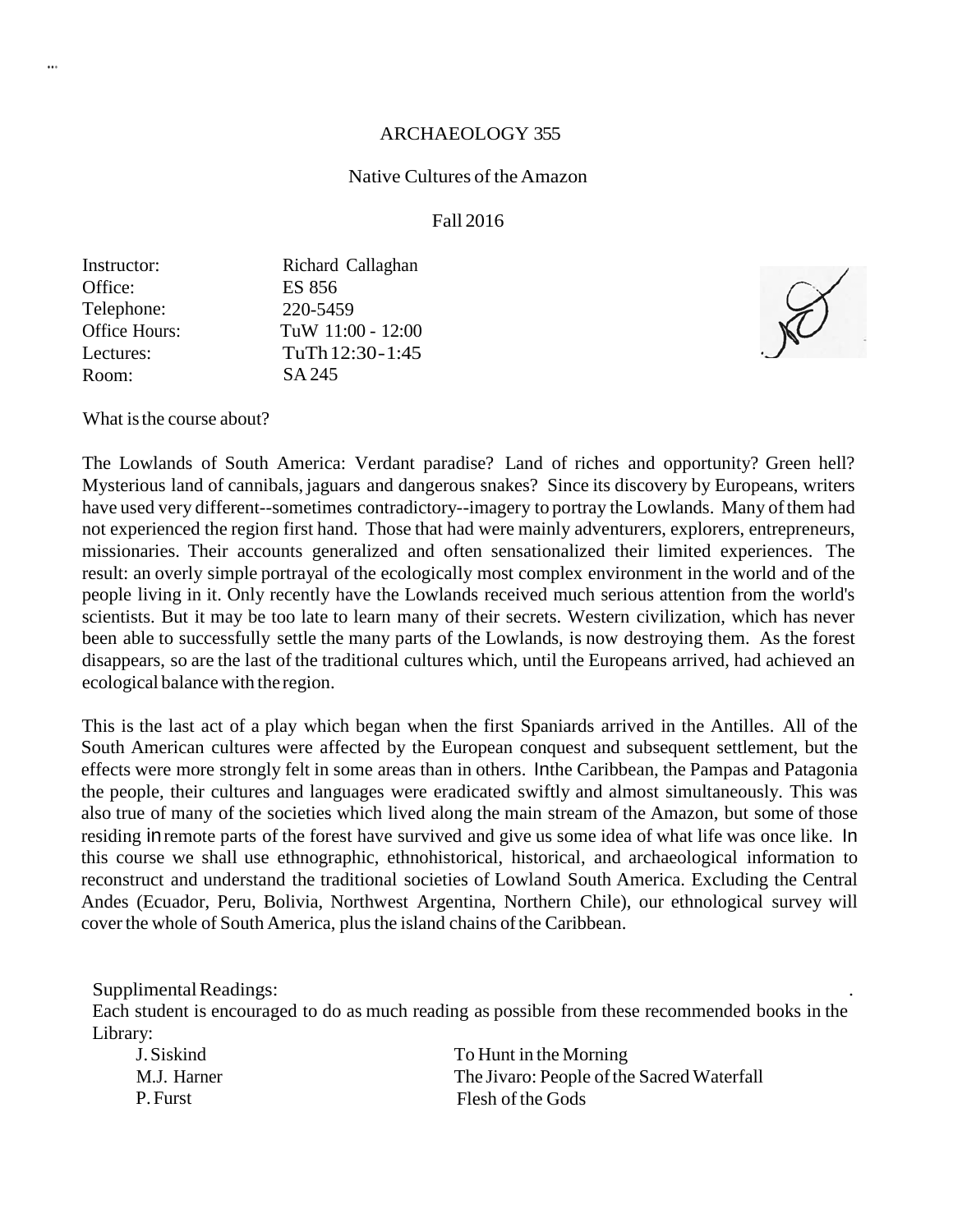| M. Harner             | Hallucinogens and Shamanism                         |
|-----------------------|-----------------------------------------------------|
| P. Lyon               | Native South Americans                              |
| J. Steward & L. Faron | Native Peoples of South America                     |
| B.J. Meggers          | Amazonia: Man and Culture in a Counterfeit Paradise |
| D.W. Lathrap          | The Upper Amazon                                    |
| A. Holmberg           | The Nomads of the Long Bow                          |
| P. Matthiessen        | At Play in the Fields of the Lord                   |
| G. Reichel-Dolmatoff  | Amazonian Cosmos                                    |
| J. Wilbert            | Survivors of El Dorado                              |
| W. Whitten            | Sacha Runa                                          |
| C. Wagley             | Welcome of Tears                                    |
| J. Steward            | The Handbook of South American Indians              |
| KKensinger            | The Cashinahua of Eastern Peru                      |

There will be a mid-term exam and a term paper. In addition, there will be three short quizzes. The first of these quizzes will be concerned with geographical features of South America - each student is advised to become well acquainted with the map of South America. The term paper of approximately 20 pages is due on or before Dec. 8th. Term paper topics must be approved by the instructor. The following percentages will be used indetermining grades:

| Quiz 1     | 10% |
|------------|-----|
| Quiz 2     | 20% |
| Mid-term   | 30% |
| Quiz 3     | 5%  |
| Term Paper | 35% |

Grading Scheme (%)

| $A+$  | $= 100 - 97$ | C    | $= 71-65$ |
|-------|--------------|------|-----------|
| A     | $= 90-96$    | $C-$ | $= 64-60$ |
| $A -$ | $= 89-87$    | $D+$ | $= 59-55$ |
| $B+$  | $= 86-84$    | D    | $= 54-50$ |
| B     | $=$ 83-80    | F    | $\leq 50$ |
| $B -$ | $= 79-77$    |      |           |
| $C+$  | $= 76-72$    |      |           |
|       |              |      |           |

A passing grade on any particular component of the course is not essential ifthe student is to pass the course as a whole.

Tentative Lecture Schedule.

- Sept. 13 Introduction and Course Mechanics, Discussion of Ethnographic Sources.
- Sept. 15 South American Environments.
- Sept. 20 South American Environments.
- Sept. 22 South American Environments.
- Sept. 27 QUIZ #1
- Sept. 29 Film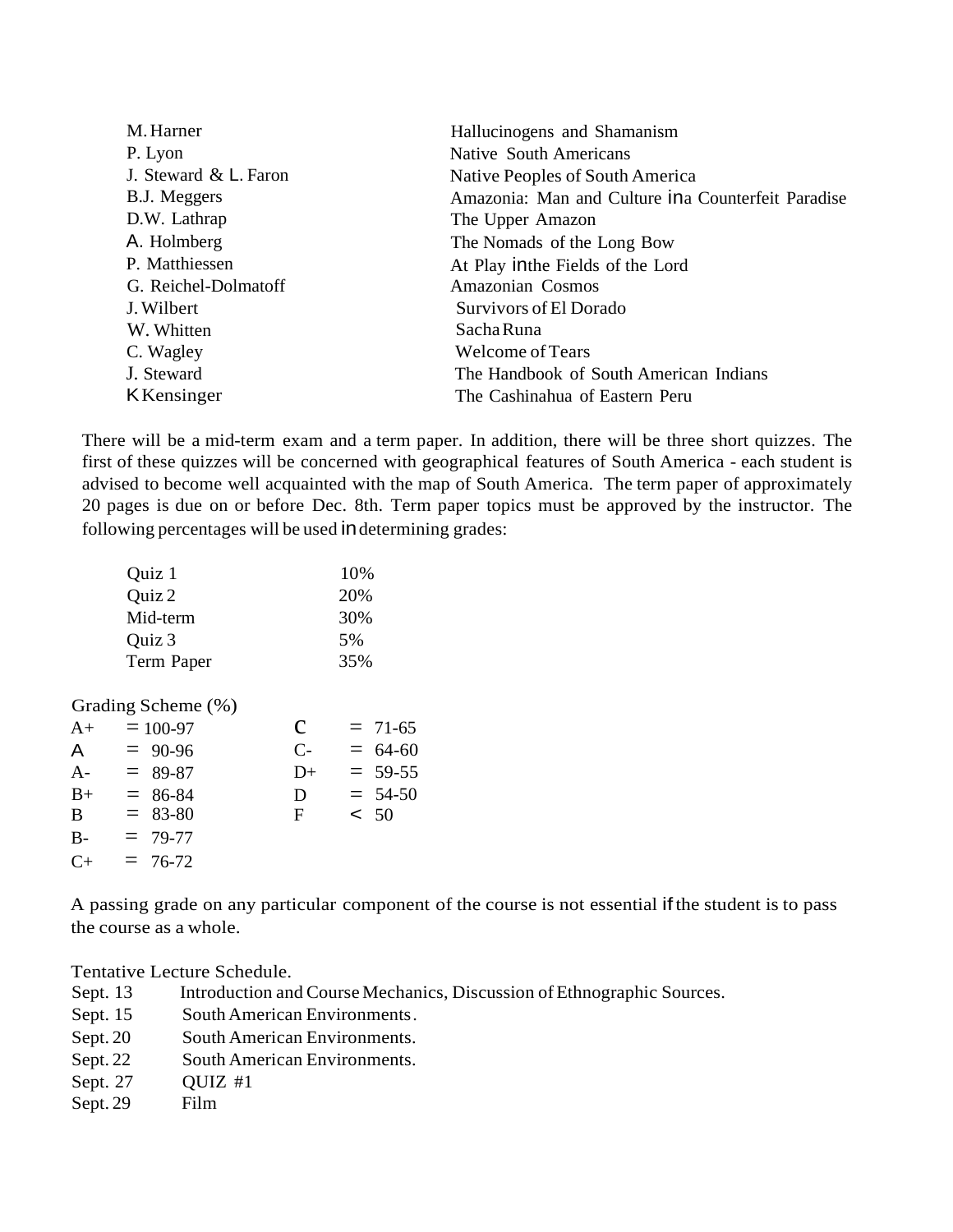| Oct. 4    | Bands, Tribes, and Cheifdoms, South American Language Families, Early Contact |
|-----------|-------------------------------------------------------------------------------|
| Oct.6     | General Overview of Chiefdoms in the Northwest.                               |
| Oct. 11   | General Overview of Chiefdoms in the Northwest.                               |
| Oct. 13   | The Guajiro                                                                   |
| Oct. 18   | The Guajiro                                                                   |
| Oct. 20   | OUTZ #2                                                                       |
| Oct. 25   | The Warao                                                                     |
| Oct. 27   | The Warao                                                                     |
| Nov. I    | The Warao                                                                     |
| Nov.3     | The Panare                                                                    |
| Nov. 8    | The Panare                                                                    |
| Nov.10-13 | <b>Reading Days</b>                                                           |
| Nov. 15   | The Kalapalo                                                                  |
| Nov. 17   | The Kalopalo                                                                  |
| Nov. 22   | The Kalapalo                                                                  |
| Nov. 24   | <b>MIDTERMEXAM</b>                                                            |
| Nov. 29   | The Yuqui                                                                     |
| Nov.29    | The Yuqui                                                                     |
| Dec. 1    | The Yuqui                                                                     |
| Dec. $6$  | Last consultation on papers.                                                  |
| Dec.8     | $\overline{\mathrm{Quiz}}$ #3                                                 |

Students are responsible for materials covered in the readings and the lectures, including films and videos. Classroom materials missed due to absenteeism are the sole responsibility of the student.

# Computers and communication devices are not allowed in the classroom during tests.

## ADDITIONAL CONTENT OF THE COURSE OUTLINE

#### WritingAcross the Curriculum

WritingskillsarenotexclusivetoEnglishcoursesand,infact,shouldcrossalldisciplines.TheUniversity supports the belief that throughout their University careers, students should be taught how to write well so that when they graduate theirwriting abilities will be far above the minimal standards required at entrance. Consistent with this belief, students are expected to do a substantial amount of writing intheir University courses and, where appropriate, instructors can and may usewriting and the grading thereof as a factor in the evaluation of student work. The services provided by the Writing Centre In the Effective Writing Office can be utilizedbyall undergraduate and graduate students who feel they requirefurther assistance.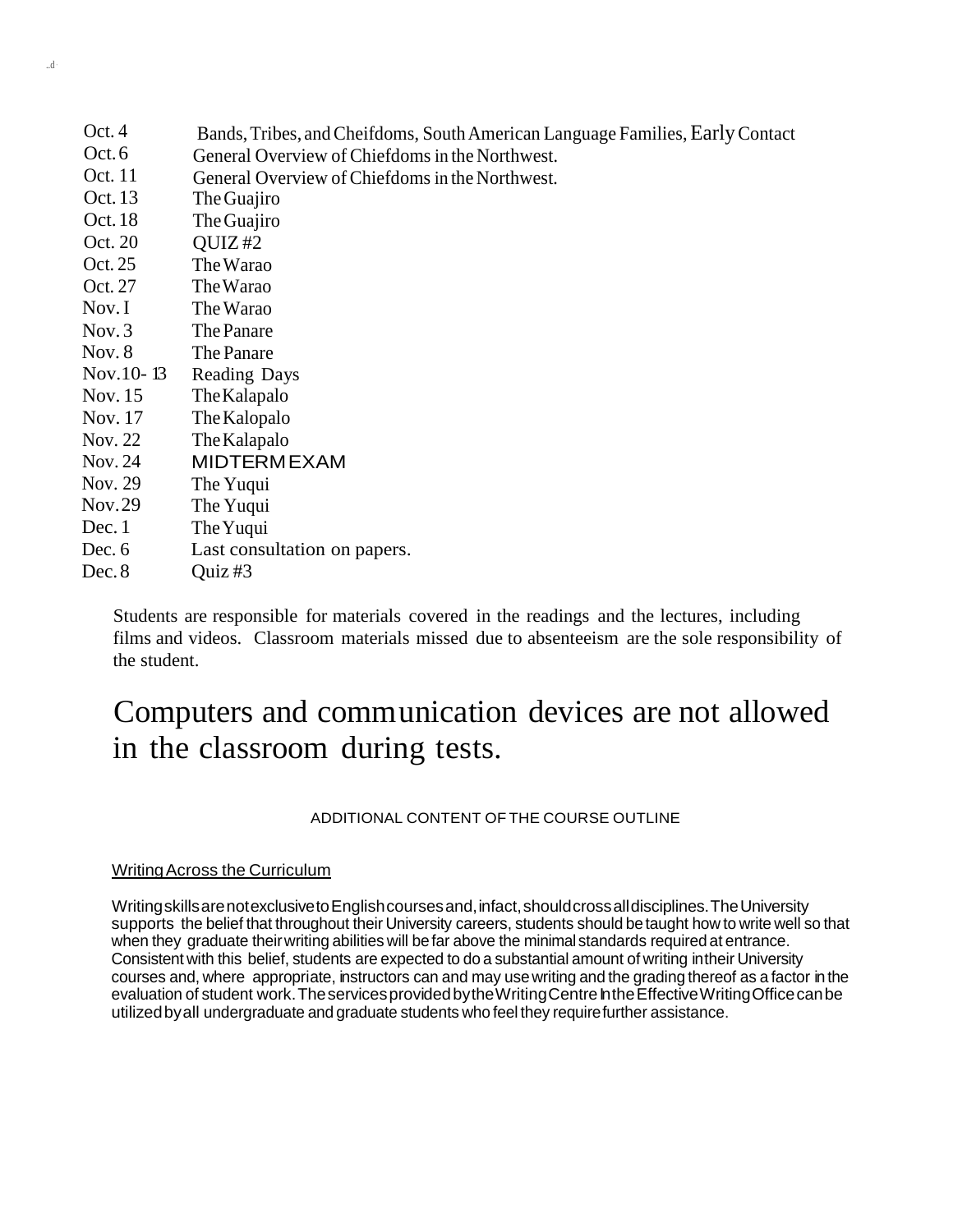Academic Accommodations:

The academic accommodations policy can be found at

[http://wwwucalgary.ca/access/accommodations/policy.](http://wwwucalgary.ca/access/accommodations/policy)

It is the student's responsibility to request academic accommodations. If you are a student with a documented disability who may require academic accommodations and have not registered with Student Accessibility Services, please contact them at 403-220-6019. Students that have not registered with the SAS are not eligible for formal academic accommodations. More information about the academic accommodations can be found at [http://wwww.ucalgary.ca/access.](http://wwww.ucalgary.ca/access)

#### Freedom of Information and Protection of Privacy Act

The University of Calgary is committed to protecting the privacy of individuals who work and study at the University orwhootherwiseinteractwiththeUniversityinaccordancewiththestandardssetoutintheFreedomof Information and Protection of PrivacyAct.

Please refer to the following link for detailed information: <http://www.ucalgarv.ca/secretari> at/system/files/foip%20overview. pdf

#### Academic Misconduct

Academic dishonesty isan unacceptable activity at the University of Calgary and students are strongly advised to readthe Student Misconduct section of the University Calendar. Quite often, students are unaware of what constitutes academic dishonesty or plagiarism. The most common are:

- 1) Presentinganother student's work as your own
- 2) Presenting an author's work or ideas as you own without proper referencing
- 3) Usingwork completed for another course

Thisactivitywillnotbetoleratedandstudentsconductingthemselvesinthismannerwillbedealtwithaccordingto the procedures outlined inthe University Calendar.

For detailed information onwhat constitutes academic misconduct, please refer to the following link: http://www.ucal gary.ca/pubs/cal endar/current/k-2-1. html

#### **Emergency Evacuation Assembly Points**

Intheeventofanemergencythatrequiresevacuation, pleaserefertothefollowinglinktobecomefamiliarwiththe assemblypointsfortheclass: [http://www.ucalqary.ca/emergencyplan/assembly](http://www.ucalqary.ca/emergencyplan/assembl)points

#### Safewalk Information

CampusSecurity,inpartnershipwiththeStudents'Union,providestheSafewalkservice,24hoursadaytoany locationonCampusincludingtheLRT,parkinglots,buszonesandUniversityresidences. ContactCampus Security at (403) 220-5333 or use a help phone, and Safewalkers or a Campus Security Officer will accompany you to your campus destination.